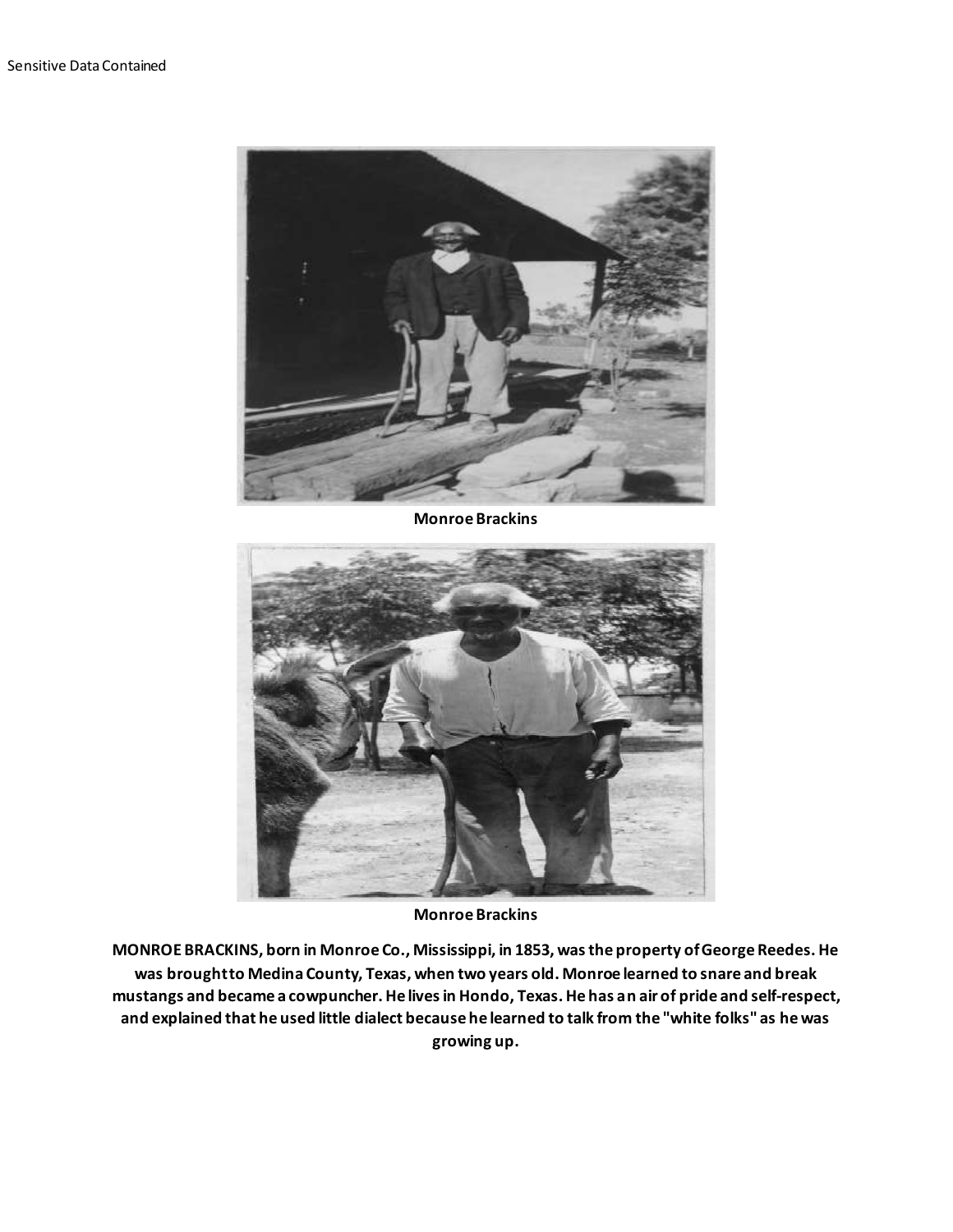"I was bo'n in Mississippi, Monroe County. I'm 84 years old. My master, George Reedes, brought me, my father and mother and my two sisters to Texas when I was two years old. My father was Nelson Brackins and my mother was Rosanna.

"My master settled here at a place called Malone, on the Hondo River. He went into the stock business. Our house there was a little, old picket house with a grass roof over it out of the sage grass. The bed was made with a tick of shucks and the children slept on the floor. The boss had just a little lumber house. Later on he taken us about 20 miles fu'ther down on the Hondo, the Old Adams Ranch, and he had a rock house.

"I was about six years old then. I had some shoes, to keep the thorns outa my feet, and I had rawhide leggin's. We just had such clothes as we could get, old patched-up clothes. They just had that jeans cloth, homemade clothes.

"I was with George Reedes 10 or 12 years. It was my first trainin' learnin' the stock business and horse breakin.' He was tol'able good to us, to be slaves as we was. His brother had a[Pg 125] hired man that whipped me once, with a quirt. I've heard my father and mother tell how they whipped 'em. They'd tie 'em down on a log or up to a post and whip 'em till the blisters rose, then take a paddle and open 'em up and pour salt in 'em. Yes'm, they whipped the women. The most I remember about that, my father and sister was in the barn shuckin' co'n and the master come in there and whipped my sister with a cowhide whip. My father caught a lick in the face and he told the master to keep his whip offen him. So the master started on my father and he run away. When he finally come in he was so wild his master had to call him to get orders for work, and finally the boss shot at him, but they didn't whip him any more. Of course, some of 'em whipped with more mercy. They had a whippin' post and when they strapped 'em down on a log they called it a 'stroppin' log.'

"I remember they tasked the cotton pickers in Mississippi. They had to bring in so many pounds in the evenin' and if they didn't they got a whippin' for it. My sister there, she had to bring in 900 pounds a day. Well, cotton was heavier there. Most any of 'em could pick 900 pounds. It was heavier and fluffier. We left the cotton country in Mississippi, but nobody knew anything about cotton out here that I knew of.

"I've heard my parents say too, them men that had plantations and a great lot of slaves, they would speculate with 'em and would have a chain that run from the front ones to the back ones. Sometimes they would have 15 or 20 miles to make to get them to the sale place, but they couldn't make a break. Where they expected to make a sale, they[Pg 126] kept 'em in corrals and they had a block there to put 'em up on and bid 'em off. The average price was about \$500, but some that had good practice, like a blacksmith, brought a good price, as high as \$1,500.

"I heard my mother and father say they would go 15 or 20 miles to a dance, walkin', and get back before daylight, before the 'padderollers' got 'em. The slaves would go off when they had no permission and them that would ketch 'em and whip 'em was the 'padderollers.' Sometimes they would have an awful race.

"If they happened to be a slave on the plantation that could jes' read a little print, they would get rid of him right now. He would ruin the niggers, they would get too smart. The' was no such thing as school here for culluds in early days. The white folks we was raised up with had pretty good education. That's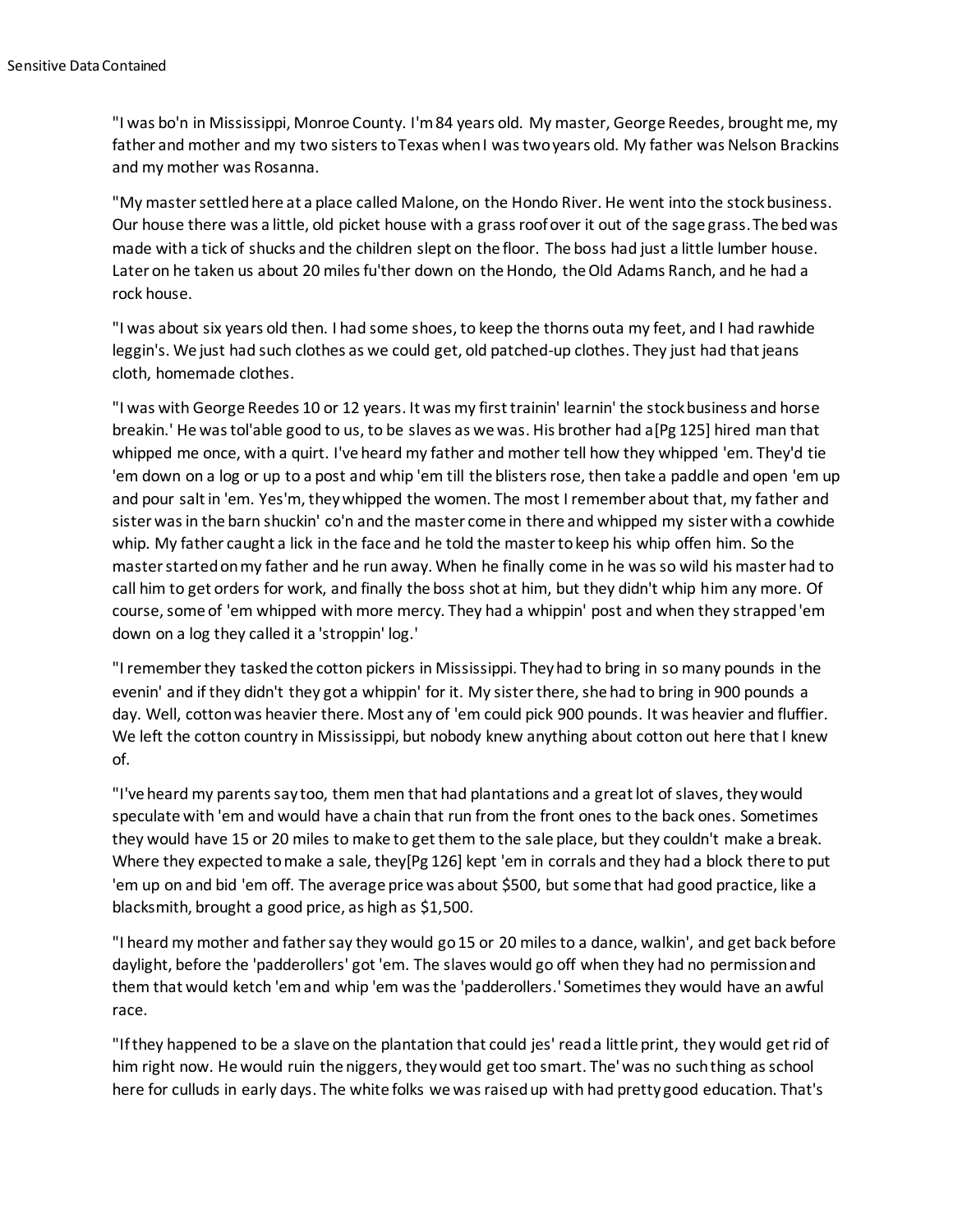why I don't talk like most cullud folks. I was about grown and the' was an English family settled close, about half a mile, I guess. They had a little boy, his name was Arthur Ederle, and he come over and learned me how to spell 'cat' and 'dog' and 'hen' and such like. I was right around about 20 years old. I couldn't sign my name when I was 18 years old.

"I can remember one time when I was young, I saw something I couldn't 'magine what it was, like a billygoat reared up on a tree. But I knew the' wasn't a billygoat round there near, nor no other kinds of goats. It was in the daytime and I was out in a horse pasture, I was jes' walkin' along, huntin', when I saw that sight. I guess I got within 50 steps of it, then I turned around and got away. I never did think much about a ghost, but I think it could be possible.[Pg 127]

"I don't remember scarcely anything about the war because I was so little and times was so different; the country wasn't settled up and everything was wild, no people, hardly. Of course, my life was in the woods, you might say, didn't hardly know when Sunday come.

"The northern soldiers never did get down in here that I know of. I know once, when they was enlisting men to go to battle a whole lot of 'em didn't want to fight and would run away and dodge out, and they would follow 'em and try to make 'em fight. They had a battle up here on the Nueces once and killed some of 'em. I know my boss was in the bunch that followed 'em and he got scared for fear this old case would be brought up after the war. The company that followed these men was called Old Duff Company. I think somewhere around 40 was in the bunch that they followed, but I don't know how many was killed. They was a big bluff and a big water hole and they said they was throwed in that big water hole.

"We had possums and 'coons to eat sometimes. My father, he gen'rally cooked the 'coons, he would dress 'em and stew 'em and then bake 'em. My mother wouldn't eat them. There was plenty of rabbits, too. Sometimes when they had potatoes they cooked 'em with 'em. I remember one time they had just a little patch of blackhead sugar cane. After the freedom, my mother had a kind of garden and she planted snap beans and watermelons pretty much every year.

"The master fed us tol'bly well. Everything was wild, beef was free, just had to bring one in and kill it. Once in awhile, of a Sunday mornin', we'd get biscuit flour bread to eat. It was a treat to us. They measured the flour out and it had to pan out just like they measured. He give us a little somethin'[Pg 128] ever' Christmas and somethin' good to eat. I heard my people say coffee was high, at times, and I know we didn't get no flour, only Sunday mornin'. We lived on co'nbread, mostly, and beef and game outta the woods. That was durin' the war and after the war, too.

"I was around about 6 or 7 years old when we was freed. We worked for George Reedes awhile, then drifted on down to the Frio river and stayed there about a year, then we come to Medina County and settled here close to where I was raised. We didn't think it hard times at all right after the war. The country was wild and unsettled, with ranches 15 or 20 miles apart. You never did see anybody and we didn't know really what was goin' on in the rest of the country. Sometimes something could happen in 5 miles of us and we didn't know it for a month.

"I was on the Adams Ranch on the Hondo when my master come out and told us we were as free as he was. He said we could stay on and work or could go if we wanted to. He gave my mother and father 50 cents apiece and 25 cents for the children. We stayed awhile and then went west to the Frio.